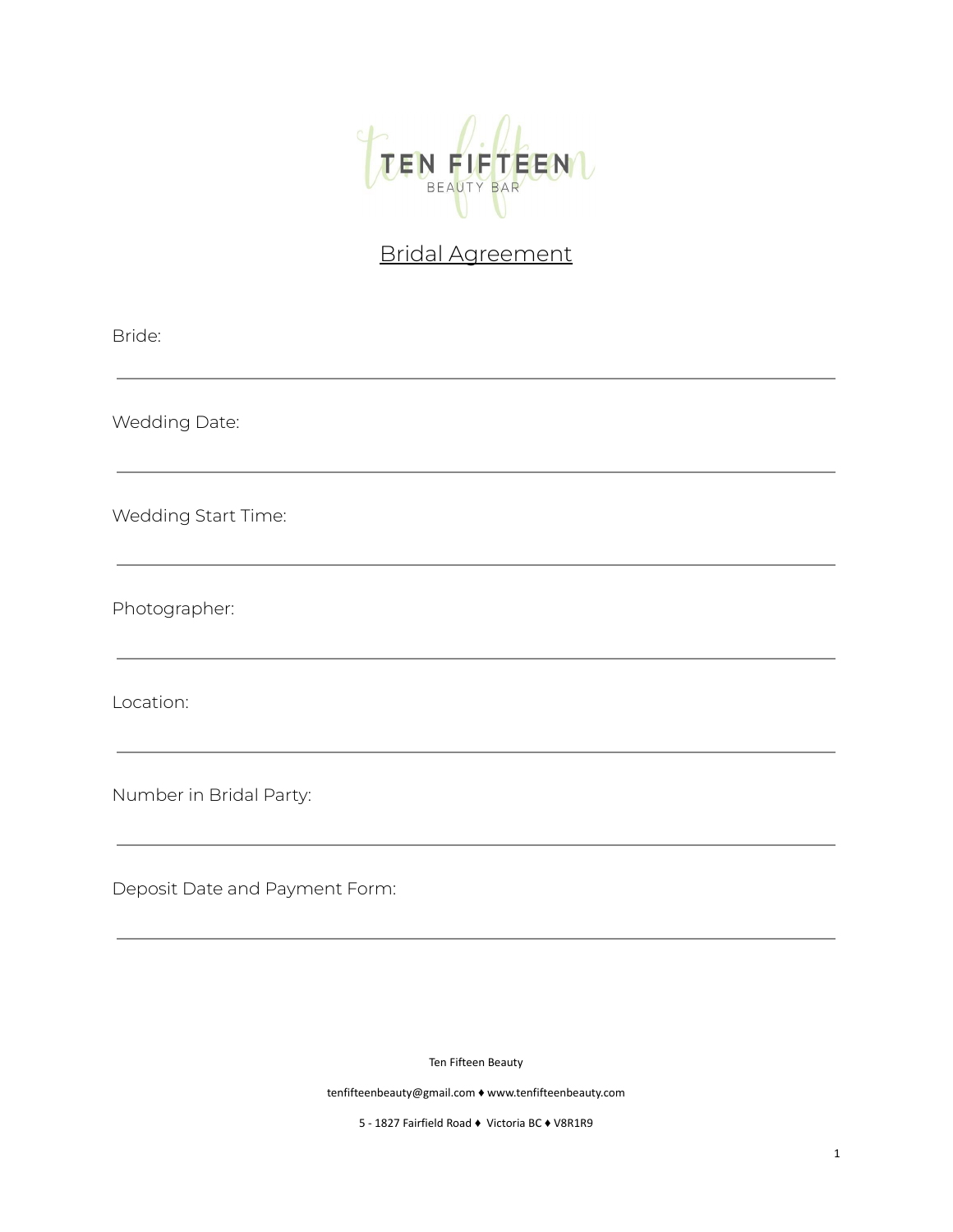Trial and Final Consultation Date:

Special Requests and Instructions:

THIS CONTRACT is entered into on the \_\_\_\_\_\_\_\_\_\_\_\_ day of \_\_\_\_\_\_\_\_\_\_\_\_\_\_, \_\_\_\_ and is the only agreement between \_\_\_\_\_\_\_\_\_\_\_\_\_\_\_\_\_\_\_\_\_\_\_\_\_\_\_ [hereinafter referred to as the "Client"] and Ten Fifteen Beauty.

BOOKINGS: To secure a date, a signed contract is required with a \$200 deposit. The payment is non-refundable and non-transferable after three (3) days have elapsed from the date of contract signing. Please be advised, dates and scheduled appointment times will only be reserved when a signed contract and payment are received.

\_\_\_\_\_\_\_\_ (Initial)

BOOKING TIMES: Contract will contain a start time. Each appointment requires a certain length of time to be finished and is not to exceed time limit. Any additional needs outside contract will only be performed at the discretion of the artist. All persons involved in appointments need to be available at the scheduled time of said appointment.

Early Call Times: A \$50 fee will be charged for booked appointment times before 9:00 a.m

\_\_\_\_\_\_\_\_ (Initial)

DELAYS: A late fee of \$25.00 will be charged for every 15 minutes of delay when a client is late for the scheduled time, or if scheduled appointment exceeds allotted time because of client delays..

\_\_\_\_\_\_\_\_ (Initial)

Ten Fifteen Beauty

tenfifteenbeauty@gmail.com ♦ www.tenfifteenbeauty.com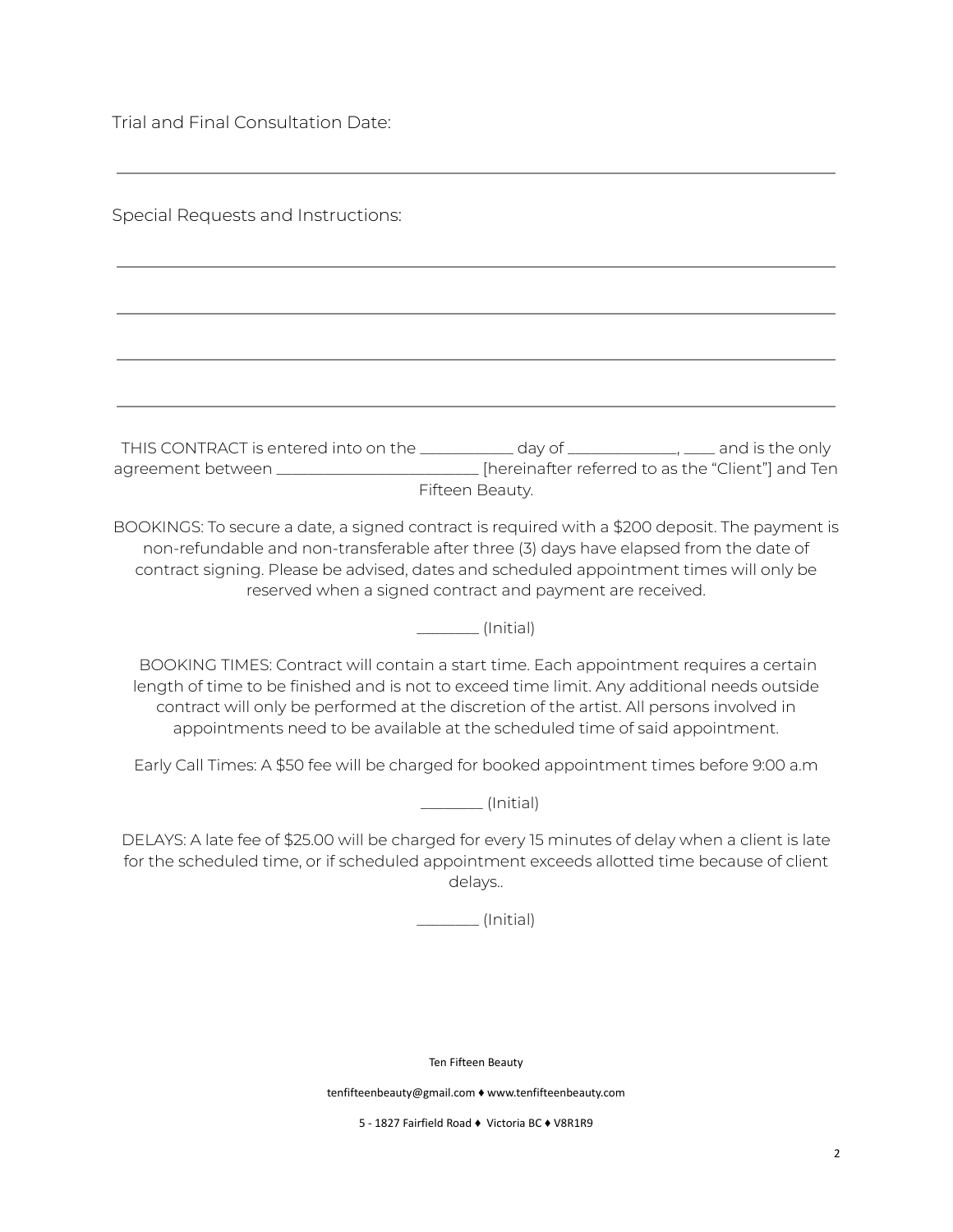TRIAL HAIR AND MAKEUP: A trial is available for all services. The additional trial makeup service costs \$75, hair service is \$60 and is limited to one and a half (1.5) hours. This is a separate fee and is due when trial service is rendered. If you are more than 15 minutes late for your appointment, it may be cancelled and a missed appointment fee of \$50 will be applied to the final bill. Please call at least two (2) days in advance to reschedule a trial.

\_\_\_\_\_\_\_\_ (Initial)

CANCELLATION: All deposit paid by client will be refunded if contract is cancelled within three (3) days of contract signing. After the three day grace period, should a client cancel the booked event or any service on a contract, the deposit will not be refunded or transferred. If artist cancels at any time or be unable to perform her duties for any reason, the deposit paid will be fully refunded by cheque within two (2) weeks. Client agrees that the refund of 100% of the deposit is the only liability to Ten Fifteen Beauty and any and all of its owners, employees, and agents.

\_\_\_\_\_\_\_\_ (Initial)

SERVICE LOCATION AND REQUIREMENTS: Location of service for the day-of-event will be at the discretion of the client, but there are certain requirements the artist needs to complete the appointment. A "set up" table/work area needs to be made available for the artist at said location. Working electrical outlets must also be made available for use by artist. Ample lighting, whether by means of natural light or by lamps, is necessary for services to be performed properly. A chair is requested.

\_\_\_\_\_\_\_\_ (Initial)

ADDITIONAL FEES: Due to the nature of our busy schedules, we provide two (2) free consultations to brides to discuss their wants and needs for their day. The first consultation we outline styles, wants, appointments, location, contract and deposit. The second and final consult is booked between four to six weeks prior to the wedding. During the final appointment, we will complete your trial, confirm all bookings, discuss any concerns, review skin and hair care and prepare your "night before" package. Additional calls, emails or meetings will be charged at a rate fifteen (15) dollars for every thirty (30) minutes and will be added to your final bill

.\_\_\_\_\_\_\_\_ (Initial)

PARKING FEES: Where parking, valet or toll fees may be incurred; the amount will be included with the final bill and due for payment on the day of the event.

\_\_\_\_\_\_\_\_ (Initial)

Ten Fifteen Beauty

tenfifteenbeauty@gmail.com ♦ www.tenfifteenbeauty.com